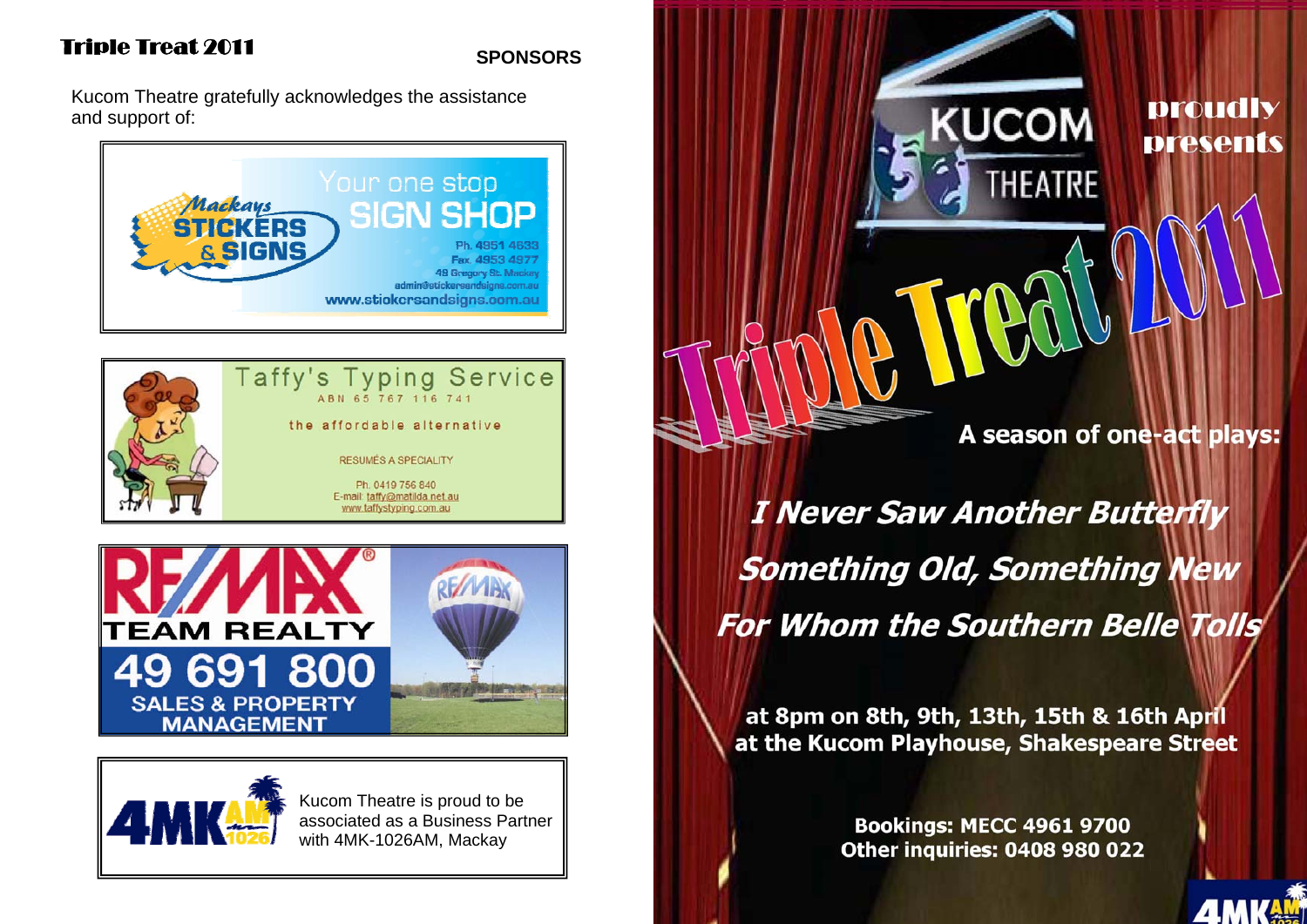### **THE DIRECTORS**



**SUE STOCK** has been with Kucom for more years than she cares to remember, and has appeared in many productions including *And So Say All of Us*, *Blithe Spirit*, *Christmas Pudding*, *Fatal Attraction*, *Gosforth's Fete*, *Hay Fever*, *The Odd Couple* (female version), *Secret Bridesmaids' Business*, and most of the Farndale comedies. Sue's directing experiences include *Table* 

*Manners*, *The Dock Brief*, *Too Close for Comfort* and the David Tristram comedies *What's for Pudding, Last Tango in Little Grimley* and *The Fat Lady Sings in Little Grimley.*



**CONNOR BASHFORD** has been an eager participant in all things dramatic since his first performance in a school play in Grade 3, appearing in numerous school productions including *Life's a Riot* and playing the lead in *Grease* before joining Kucom in 2009. In 2010 Connor played Lee Harvey Oswald in *Lee* last year (which won Best Open Production and Best Director awards at the 2010 Townsville Festival of One Act Plays) and Ted

Wilkins in *It's My Party (And I'll Die If I Want To)*. *I Never Saw Another Butterfly* is Connor's first venture into directing, under the mentorship of Jim Kelly.



**KATH WARD** was bitten by the 'bug' at the age of five, and began speech and drama lessons at six. She joined Ipswich Little Theatre in 1990, wrote and directed two pantos, and appeared in the annual Theatre Restaurant. Kath began her Kucom career in 1999 as Stage Manager for *Busybody*, and in 2005 directed *Shirley Valentine*. She has also been involved in three Kucom Youth Productions as well as

several Theatre Sports events*.* She has appeared in *Fred*, *Stage Directions*, *One for the Road*, *Skate* (for which she was also Director's Assistant), *Agnes of God* (2008) and *Fallen Angels* (2009)*.*

## What's Next at Kucom?

**July** 

*Brilliant Lies,* by David Williamson directed by Jim Kelly Kucom Theatre's contribution to the Mackay Festival of Arts Season dates 8, 9, 13, 15 & 16 July 2011 Auditions: 8 May 2011 at 2pm

#### **November - our final production in the old Kucom Playhouse**

*Night Watch,* a thriller by Louise Fletcher directed by Heather MacTavish Season dates: t.b.a.

BOOKINGS: MECC 4961 9700 or book online through the Kucom website http://www.kucom.org.au/bookings.html

#### **KUCOM COMMITTEE 2010**

**President** Sue Stock **Vice President** Jim Kelly **Secretary** Sheryn Dempster **Treasurer** Maureen Coleman **Committee** Joe Clutterbuck Heather MacTavish **Email:** admin@kucom.org.au **Ph:** 0408 980 022 **Website:** www.kucom.org.au

 Colin Hoy Donna Kellion Bella Raymond Kath Ward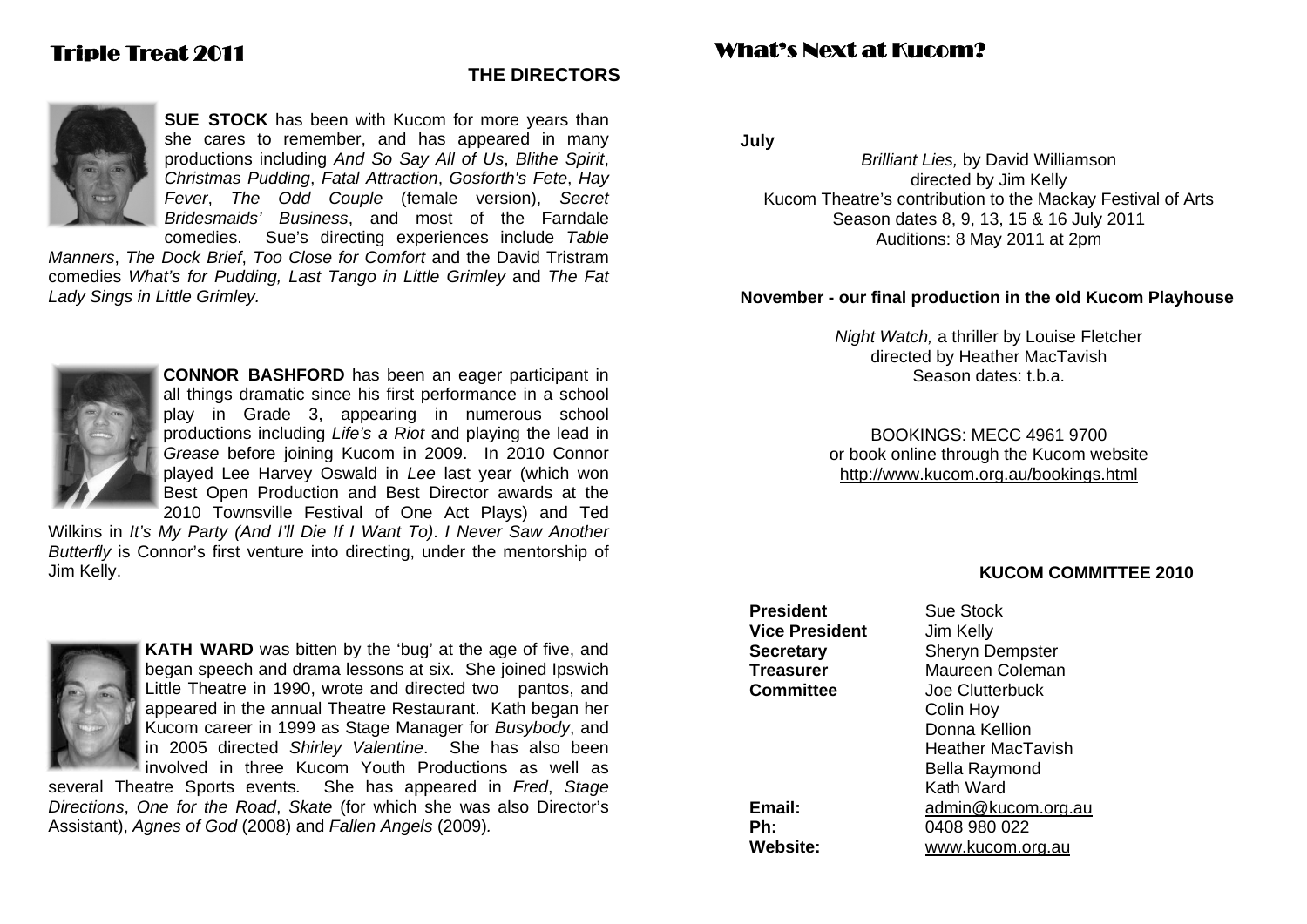Sam Axiak Connor Bashford Joe Clutterbuck Stuart Darlington

**THE ACTORS** 

Brent Dillon Kylie Duncan Michael Duncan





Anne Elliott Daniel Hair Alexandria Holyman Donna Kellion

Phoebe Kracke Carolyn Thompson Julia Ward Kath Ward



### **... AND THE REST OF THE CREW**

**Stage Manager**  Bill Wall **Sound and Lighting <b>Sheryn** Dempster **Front of House Maureen Coleman** 

 Carolyn Thompson **Media Liaison** Bronwyn Grannall **Program** Taffy's Typing Service

# Triple Treat 2011

**Play 1: I Never Saw Another Butterfly**  *by Celeste Raspanti*





**Irena Kath Ward Child 1** Julia Ward

**Raja Alexandria Holyman Honza Brent Dillon Child 2** Daniel Hair **Child 3** Sam Axiak **Child 4** Phoebe Kracke

**Director: Connor Bashford / Jim Kelly** 

### *There will be a 15-minute interval following this play*

### **The playwright:**



**CELESTE RASPANTI** is a US playwright who has published and produced several full-length and one-act plays. A former nun and retired college professor, she also publishes articles in academic and professional journals. She first became interested in writing when she won a high school essay contest in 1943. Raspanti has a special interest in the Holocaust, which she first brought to the stage with *I Never Saw Another* 

*Butterfly*, a play based on the real life story of Holocaust survivor Raja Englanderova and stories from the Theresienstadt concentration camp. (A well-known book of drawings and poetry produced by children at Terezin has been published under the same title.) Subsequent plays on this topic include *No Fading Star* and *The Terezin Promise*. Raspanti has been acclaimed for enriching her stories with first-hand information of the camps from visits, oral histories, and her friendship with survivors.